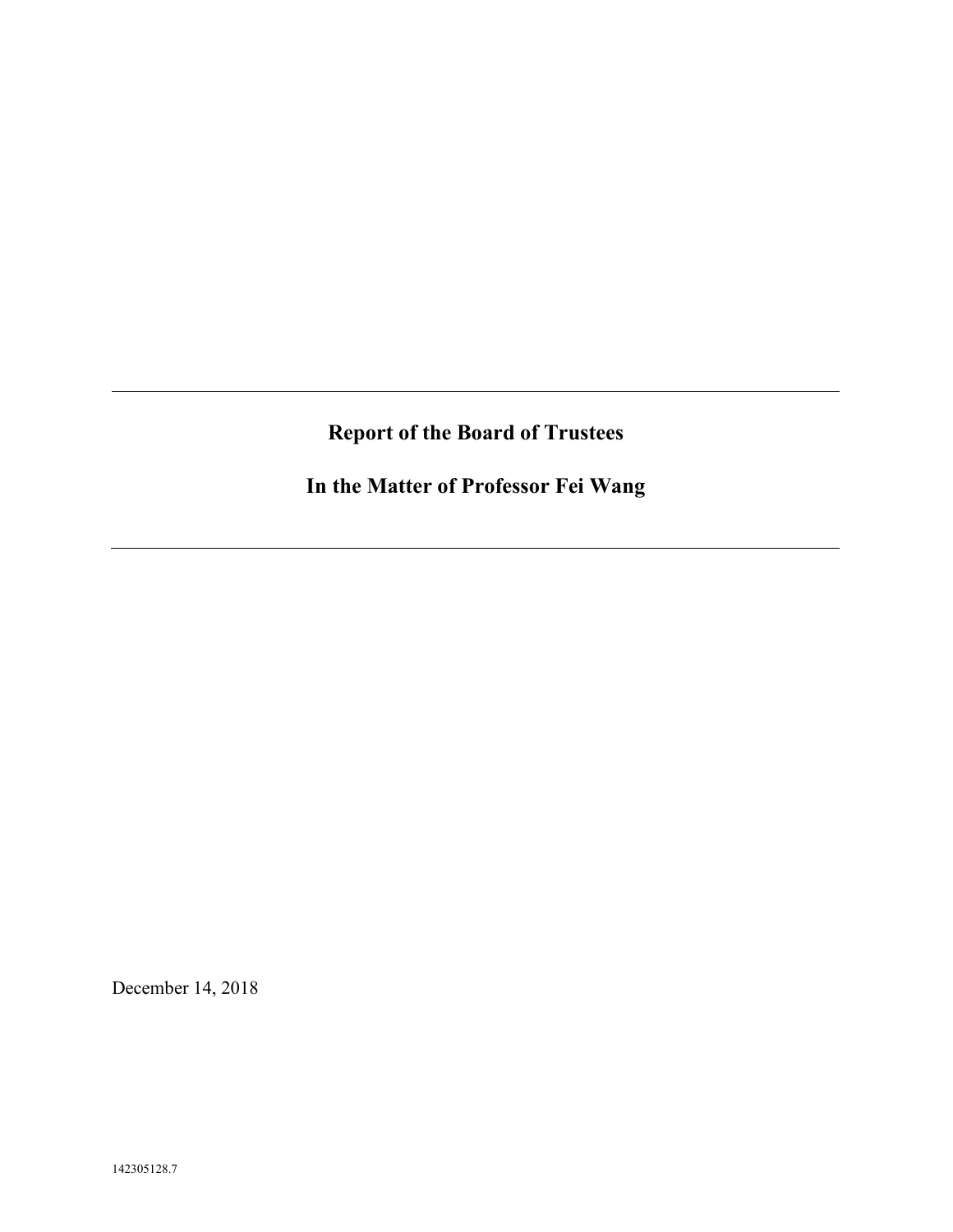### **Introduction**

This matter is before the Board of Trustees of the University of Illinois (the "Board") pursuant to Article X of the University *Statutes* to consider the possible dismissal of Prof. Fei Wang. On November 16, 2018, the Board held a hearing to consider the charges filed by President Killeen, received evidence, including live testimony of witnesses, and deliberated on the arguments presented by counsel for the University and counsel for Prof. Wang. The Board also requested and received post-hearing briefs from counsel for the University and counsel for Prof. Wang. Upon consideration of these briefs, the record of the hearing, and the extensive materials submitted prior thereto, for the following reasons, it is the decision of the Board that Prof. Wang shall be dismissed from the University of Illinois and, further, that such dismissal shall be effective immediately.<sup>[1](#page-1-0)</sup>

#### **Factual and Procedural Background**

Fei Wang is an associate professor in the Department of Cell and Developmental Biology, a part of the School of Molecular and Cellular Biology at the University of Illinois at Urbana-Champaign. Prof. Jie Chen is the head of Prof. Wang's Department. In January 2014, Prof. Chen received an email message from a colleague of Prof. Wang's alleging that Prof. Wang had falsified or fabricated data in a grant application submitted to the National Institutes of Health ("NIH"). Over the next several days, Prof. Chen followed up on this email and held meetings with a number of faculty and students, during which she heard reports that Prof. Wang had submitted "results" from experiments which had never been performed and that the images submitted as part of the NIH grant application were from mouse cells, not human cells as had been reported.

<span id="page-1-0"></span> $\frac{1}{1}$  $<sup>1</sup>$  The three student trustees did not participate in the consideration of this matter as it involved issues of tenure.</sup> See 110 ILCS 310/1.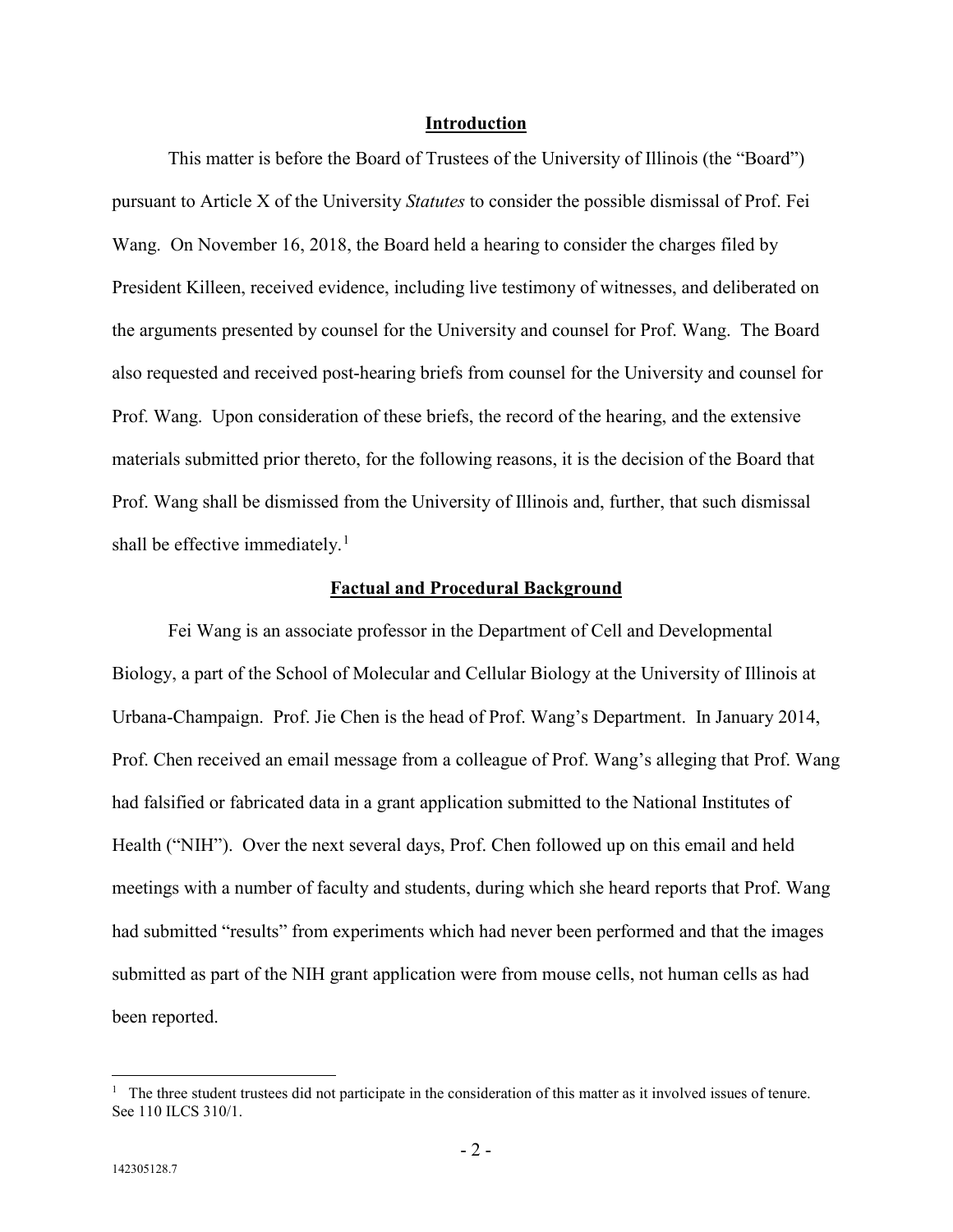Prof. Chen met with Prof. Stephen Sliger, the Director of the School of Molecular and Cellular Biology, and together they discussed the matter with Howard Guenther, Vice Chancellor for Research and the University's Research Integrity Officer. On March 21, 2014, Dr. Guenther transmitted an electronic copy of the NIH grant application and a written statement of the alleged falsifications and fabrications to Prof. Wang. A week later, on March 28, 2014, Prof. Wang responded in writing to these allegations.

On April 2, 2014, the school initiated an investigative process pursuant to the University's policies. This included convening an Investigative Panel of faculty knowledgeable in the particular subject matter. The Panel reviewed the evidence and offered Prof. Wang an opportunity to present additional material in person and in writing. The Investigative Panel also met with and electronically recorded interviews with three graduate students working under Prof. Wang's direction. On November 25, 2014, the Investigative Panel issued a draft report and allowed Prof. Wang to comment and provide additional documentation in response to the allegations. The Panel issued its Final Report on March 23, 2015. The report stated: "Dr. Wang cannot be trusted with conducting academic research and mentoring graduate students and postdoctoral fellows." The Panel unanimously concluded: "[F]rom an academic and research standpoint, the Panel strongly and unanimously recommends termination of Dr. Wang's employment and all association with the UIUC."

On December 17, 2015, Interim Vice President and Chancellor Barbara J. Wilson filed written charges for dismissal pursuant to Article X of the University *Statutes* with the Urbana-Champaign Committee on Academic Freedom and Tenure ("CAFT"). The charges included allegations based on the results of the work of the Investigative Panel, namely, that Prof. Wang had falsified research data in grant applications to both NIH and the National Science Foundation

- 3 -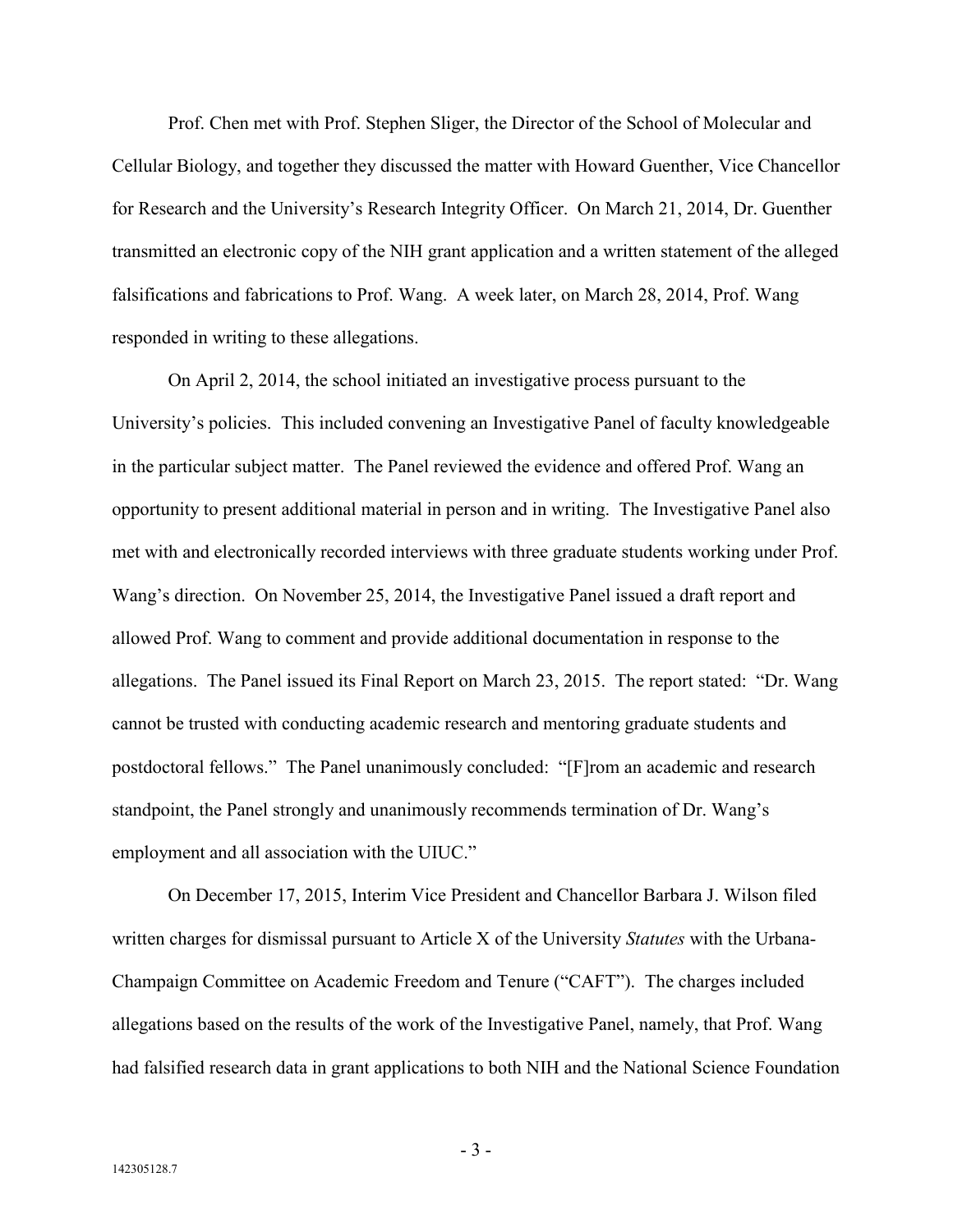("NSF"), had destroyed original data, and had failed to supervise properly graduate students, in addition to other alleged misconduct.

CAFT held a series of hearings and received evidence from the University and Prof. Wang on November 5, 2016, December 1, 2016, February 18, 2017, and April 27, 2017. Following the conclusion of these hearings, CAFT issued a preliminary report on February 12, 2018, to which both the University and Prof. Wang were permitted to provide comments and objections. The University did not object to any portion of the preliminary report. Prof. Wang provided his responses and objections on March 15, 2018, and CAFT revised its report in response to Prof. Wang's submission. CAFT then issued its final report on April 5, 2018. The Report found that Prof. Wang had committed research misconduct by clear and convincing evidence, including the following:

- Specifically, in connection with a grant application for NIH, Prof. Wang was accused of falsifying data, including submitting images of mouse cells instead of human cells; of referencing results of experiments that had not been conducted; and of including "error bars" on his results which bore no relationship to actual experimental data. CAFT found by clear and convincing evidence that these charges had been proven.
- CAFT further found by clear and convincing evidence that Prof. Wang also had falsified data and made false and misleading statements in connection with a 2009 grant application to NSF.
- CAFT noted that at the time of the initial 2014-15 research integrity investigation, Prof. Wang was working with seven Ph.D. candidates. He was accused of failing to provide adequate mentorship, including failing to provide guidance on how to maintain laboratory notebooks and the need to record experimental data in those

- 4 -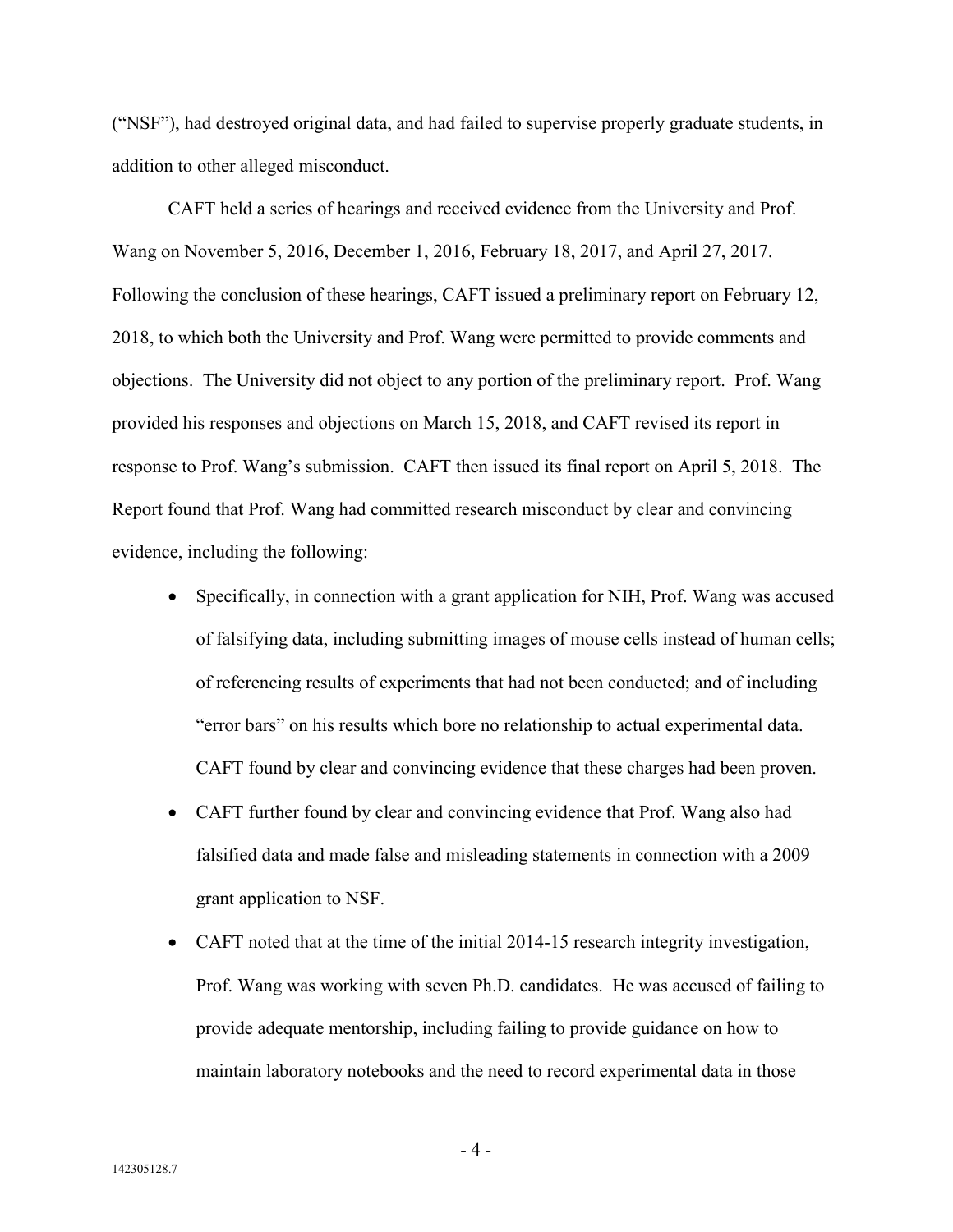notebooks. CAFT also found by clear and convincing evidence that Prof. Wang "seriously breached the university's expectations for academic mentorship."

• Finally, CAFT, in addition to its extensive review of the factual record and evidence submitted, reached the following recommendation:

The Hearing Committee is . . . convinced that Prof. Wang can no longer be relied on to perform in a manner consistent with professional standards. . . . On the basis of that what has been clearly and convincingly proven on the record before it and the Conclusions drawn before it, the Hearing Committee believes that it must be recommended that Prof. Fei Wang be dismissed.

CAFT's recommendations and conclusions were unanimously supported by the members

of the Hearing Committee. On May 4, 2018, President Timothy L. Killeen caused the charges

for dismissal to be filed with the Secretary of the Board of Trustees for appropriate action by this

Board. Prof. Wang requested a hearing before this Board, which was held on November 16,

2018.

## **Standards For Dismissal Under Article X**

Article X of the University *Statutes* provides:

Due cause for dismissal shall be deemed to exist only if (1) a faculty member has been grossly neglectful of or grossly inefficient in the performance of the faculty member's university duties and functions; or (2) . . . a faculty member's performance of university duties and functions or extramural conduct is found to demonstrate clearly and convincingly that the faculty member can no longer be relied upon to perform those university duties and functions in a manner consonant with professional standards of competence and responsibility; or (3) a faculty member has while employed by the University illegally advocated the overthrow of our constitutional form of government by force or violence.

University *Statutes*, Article X, § 1(d). The *Statutes* also provide that in the event the President

refers charges to the Board, a faculty member may request a hearing before the Board. At that

hearing, the faculty member:

Shall have the right to appear at the hearing, with counsel if desired, to reply to the charges and to present evidence. Counsel for the University shall represent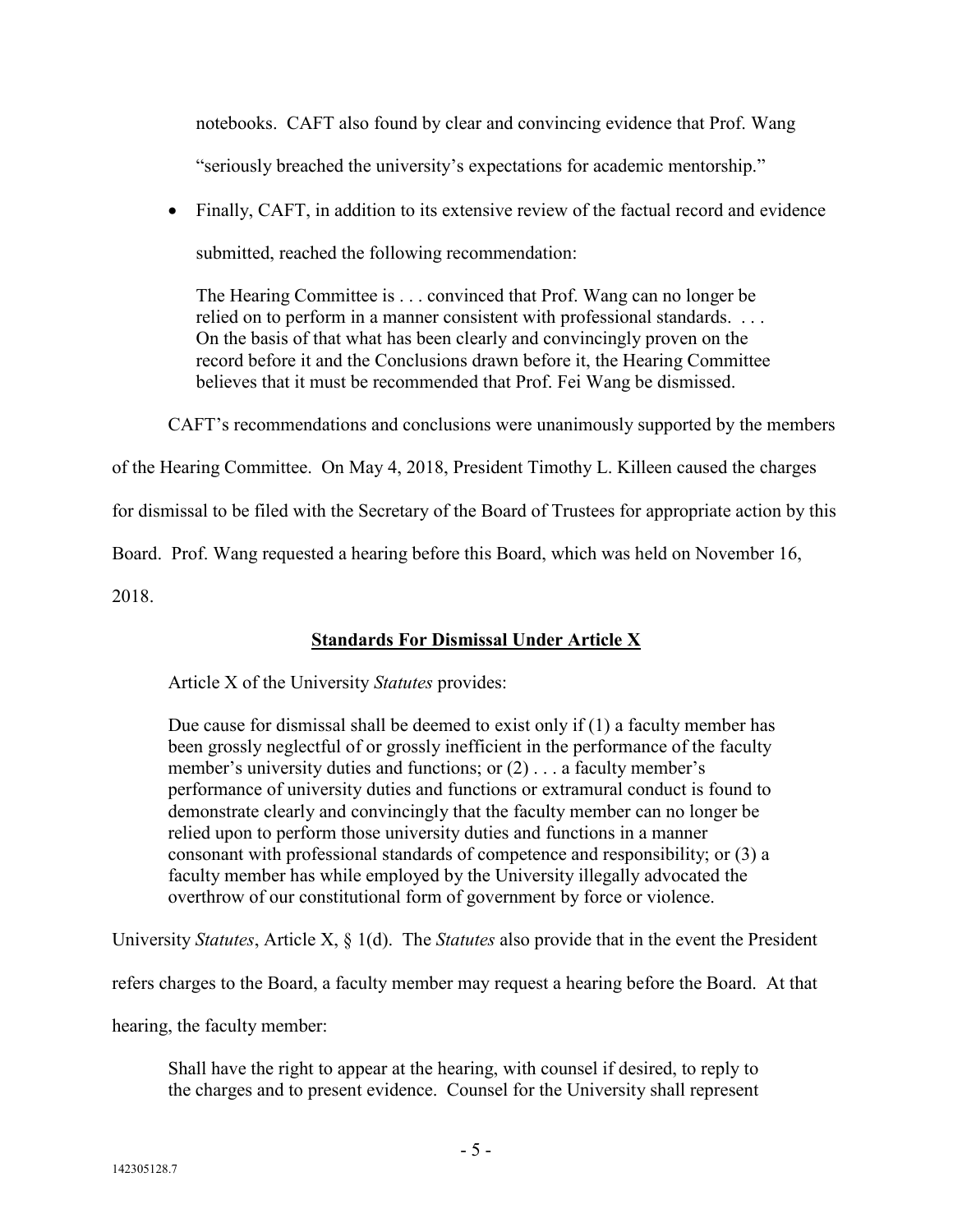the university administration at the hearing and shall have the right to present evidence in support of the charges.

*Id.* at §1(e)(7). Finally, the *Statutes* provide:

The board will give due consideration to the findings, conclusions, and recommendations of the Committee on Academic Freedom and Tenure, and the remainder of the record relevant to the charges before said committee, and in all cases where a report was made by the committee will invite a member of the committee designated by its chair to attend the hearing and make a statement before the board.

*Id.* At the November 16 hearing, the Board invited Prof. Mark Steinberg, the current Chair of CAFT and a member of the Hearing Committee, to attend the hearing; he did so, and provided a statement on CAFT's deliberations and conclusions.

### **Discussion**

Pursuant to Article X, the questions which this Board must determine are whether Prof. Wang has been "grossly neglectful" of his duties and/or whether he "can no longer be relied upon to perform [his] university duties and functions in a manner consonant with professional standards of competence and responsibility." In considering these questions, we must also determine that the evidence supports any conclusions we reach concerning the University's reliance on a faculty member's future conduct by "clear and convincing" evidence. Finally, while any conclusions we reach must be those of this Board alone, we must give "due consideration to the findings, conclusions and recommendations" of CAFT and the record before that Committee.

Taking all of the evidence submitted to the Board into consideration, we conclude that the record establishes that Prof. Wang has been grossly neglectful of his duties and that he can no longer be relied upon to meet the standards of competence and responsibility required of our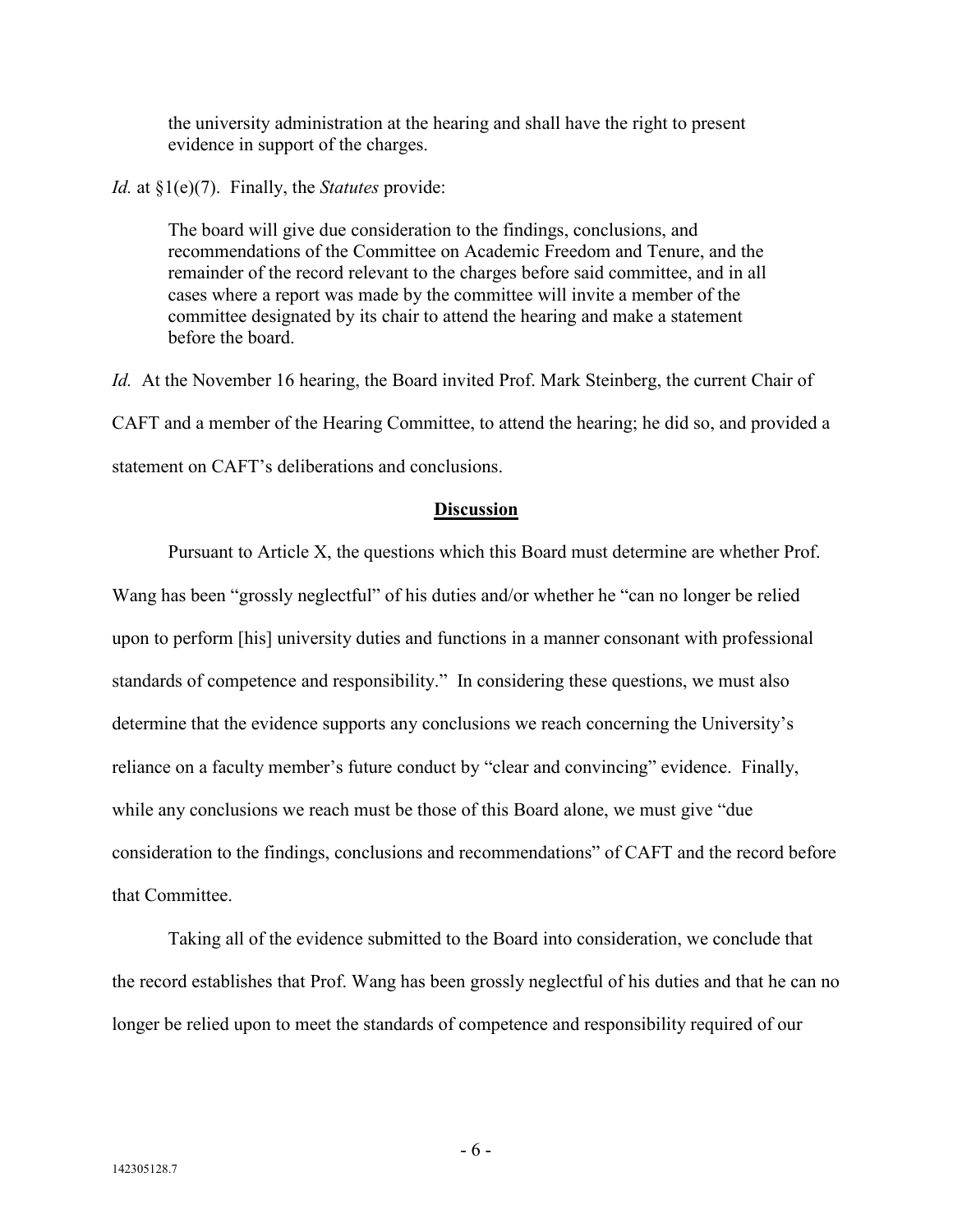faculty members. We further agree that these conclusions have been established clearly and convincingly by the materials submitted to us and the testimony we have heard.

We are honored to serve as Trustees of the University of Illinois and to preserve and maintain a history of scholarship and research that spans more than 150 years. We can only appropriately safeguard that legacy by requiring that our faculty meet, if not exceed, a standard of excellence, integrity and professionalism. Unfortunately, Prof. Wang has not. As CAFT concluded, he falsified and fabricated data in federal grant applications. Prof. Wang also did not properly mentor his students, nor did he take responsibility for errors that clearly occurred in his laboratory. Prof. Wang's "errors" also consistently ran in one direction: to support the conclusions which Prof. Wang wanted the data to show. As CAFT stated: "It is instructive that the misrepresentations were not random. For the most part, they tended to claim more work than had actually been done and with more success than was warranted."

We agree, therefore, with CAFT's conclusion:

Professor Wang knew what he was doing when he did it: he knew that mouse cells were not human cells; he knew that he was guessing when he estimated an error bar; he knew that results reported were not on the basis of experiments represented as having been done *et cetera.*

We also find it compelling that, when initially confronted with these allegations, Prof. Wang, according to Prof. Chen, the head of his school, "admitted to everything." As another member of the investigation stated: "[I]t was clear that Prof. Wang admitted to having done exactly what he was accused of doing." Specifically, Prof. Wang admitted that he did not perform the research he claimed to have done in the NIH grant application. When Prof. Wang was confronted with the fact that he had submitted images of mouse cells and falsely claimed they were images of human cells, Prof. Wang admitted this is exactly what he had done. According to Prof. Chen, she asked him "Did you make this up completely?" and Prof. Wang answered "Yes."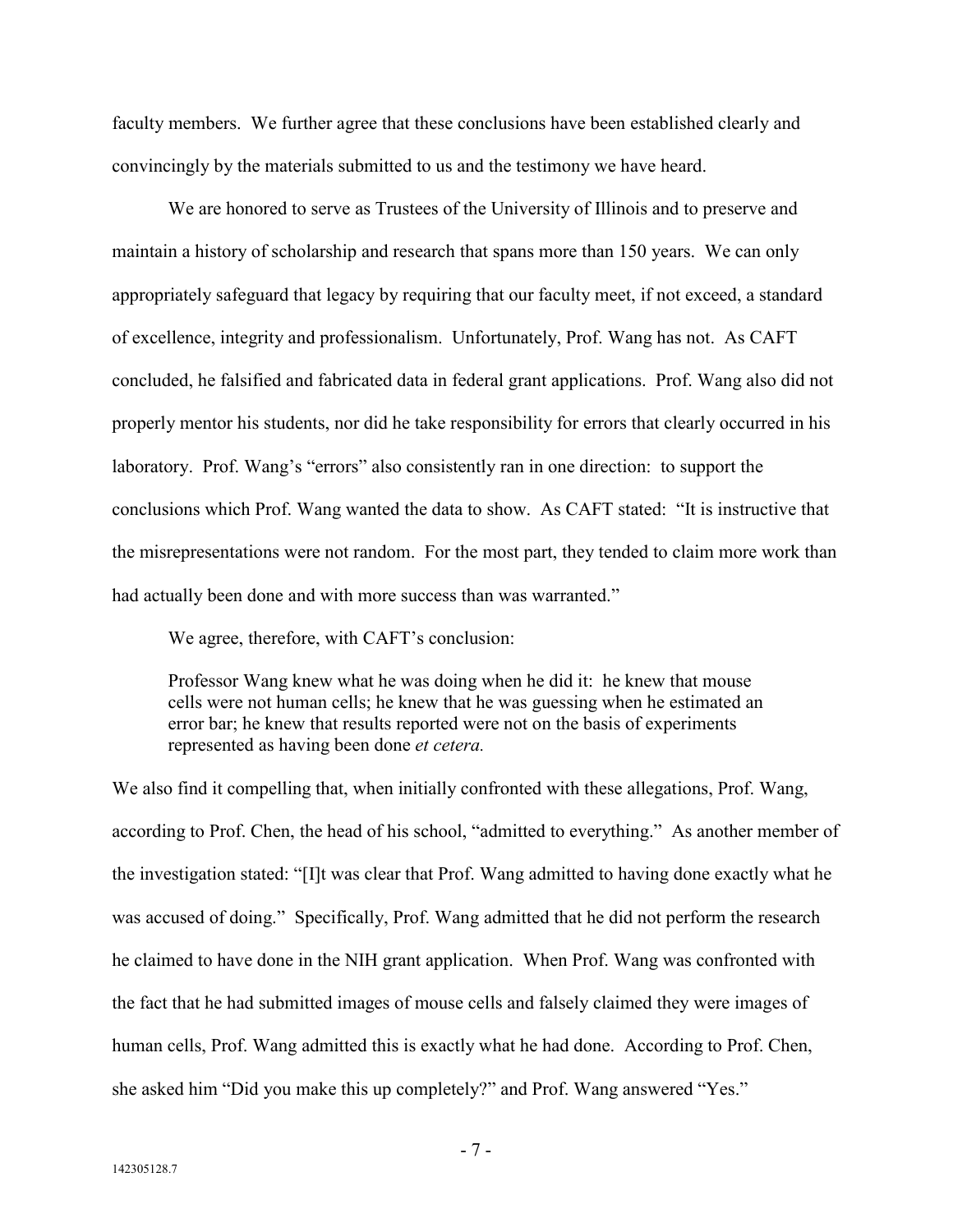On March 24, 2014, Prof. Wang wrote to Prof. Chen and said "I crossed the line by 'guessing' the results and putting error bars on experiments that was done only once." In his written statement of May 13, 2014, Prof. Wang informed the Investigative Panel: "I deeply regret for the terrible mistakes associated with [the NIH grant]. I wish I could take them back." In short, not only are the allegations supported by clear and convincing evidence, but Prof. Wang has admitted to the vast majority of them.

As a defense to these charges, Prof. Wang contends that there was a failure of due process based on alleged procedural flaws in the initial investigative process in 2014 and that the procedures before CAFT did not allow him to advance these procedural arguments. This argument fails for several reasons. First, as a threshold matter, it is difficult to imagine more "process" than Prof. Wang has been afforded here. The "Investigative Process" of his Department ran for nearly a year -- from the time of the initial email in January 2014 until the Panel's report in December of that year. The CAFT process lasted nearly three years beyond that. The written charges were submitted in November 2015 and the final report did not issue until April 2018. The process before this Board began in May 2018 when President Killeen forwarded the CAFT Report and continued through our hearing on November 16, 2018. In all, it has been nearly five years since Prof. Wang's colleague first raised concerns about Prof. Wang's misconduct. Since then Prof. Wang has been involved in three separate review processes consuming thousands of hours of faculty and administrative time. The charges against Prof. Wang have been reviewed multiple times by multiple investigative bodies, including the careful deliberations of this Board. Throughout this time, Prof. Wang continued to receive his salary and benefits from the University. It strains reason beyond recognition to argue that Prof. Wang has not received "due process" over these five years.

- 8 -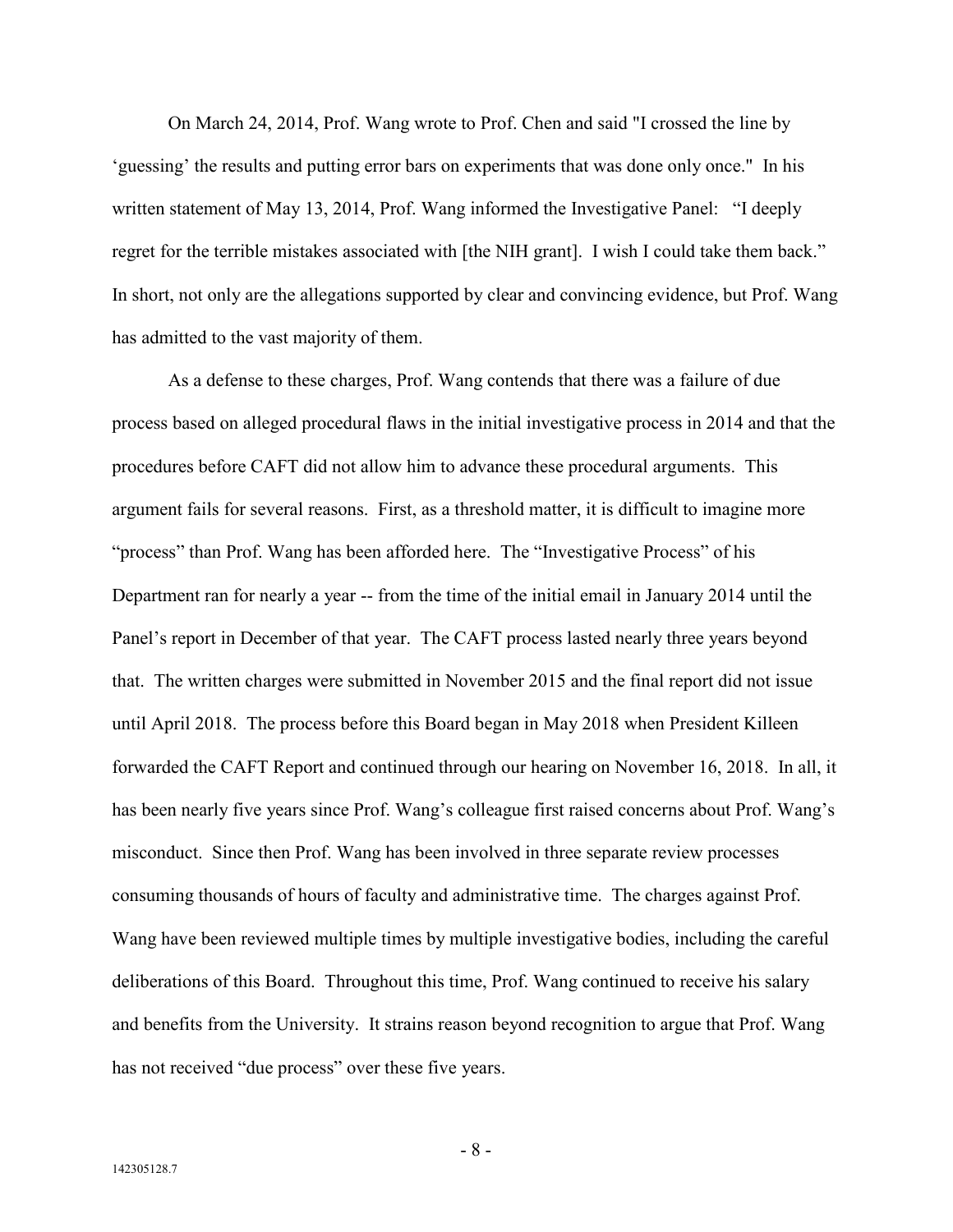Beyond this, there was no procedural error in the investigative process. To the extent certain described elements of the University's internal processes were truncated it was because Prof. Wang admitted to the misconduct at issue. Following these important admissions, there was no need to continue certain aspects of the investigation. The fact that Prof. Wang has now decided to attempt to withdraw those previous admissions does not require the University to return to the investigative process. Prof. Wang's admissions were sufficient.

Finally, CAFT's review of Prof. Wang's misconduct is for legal purposes a *de novo* process -- it does not rely upon the Investigative Process but returns to the beginning. The members of the Hearing Committee reached their own conclusions and were not required to give "due consideration" to the Investigative Panel. Instead, CAFT reached its own, independent conclusions regarding the nature and scope of Prof. Wang's misconduct, and further determined that "clear and convincing" evidence supported these conclusions. For each of these reasons, Prof. Wang's complaints about the investigative process are unavailing.

Prof. Wang is without question a highly intelligent, likeable, and charismatic scientist. However, the record supporting his fabrication of data and falsification of laboratory results, his submission of mouse cells rather than human cells in his data, his failure to mentor and supervise his students is overwhelming and beyond unacceptable. Prof. Wang's misconduct has already required the University to return substantial sums of research funds to the federal government. Taking the entire record before us into consideration, the Board concludes that due cause for Prof. Wang's dismissal has been demonstrated clearly and convincingly.

### **Conclusion**

WHEREFORE, the Board of Trustees of the University of Illinois concludes that the record before us clearly and convincingly requires the dismissal of Prof. Fei Wang for cause.

- 9 -